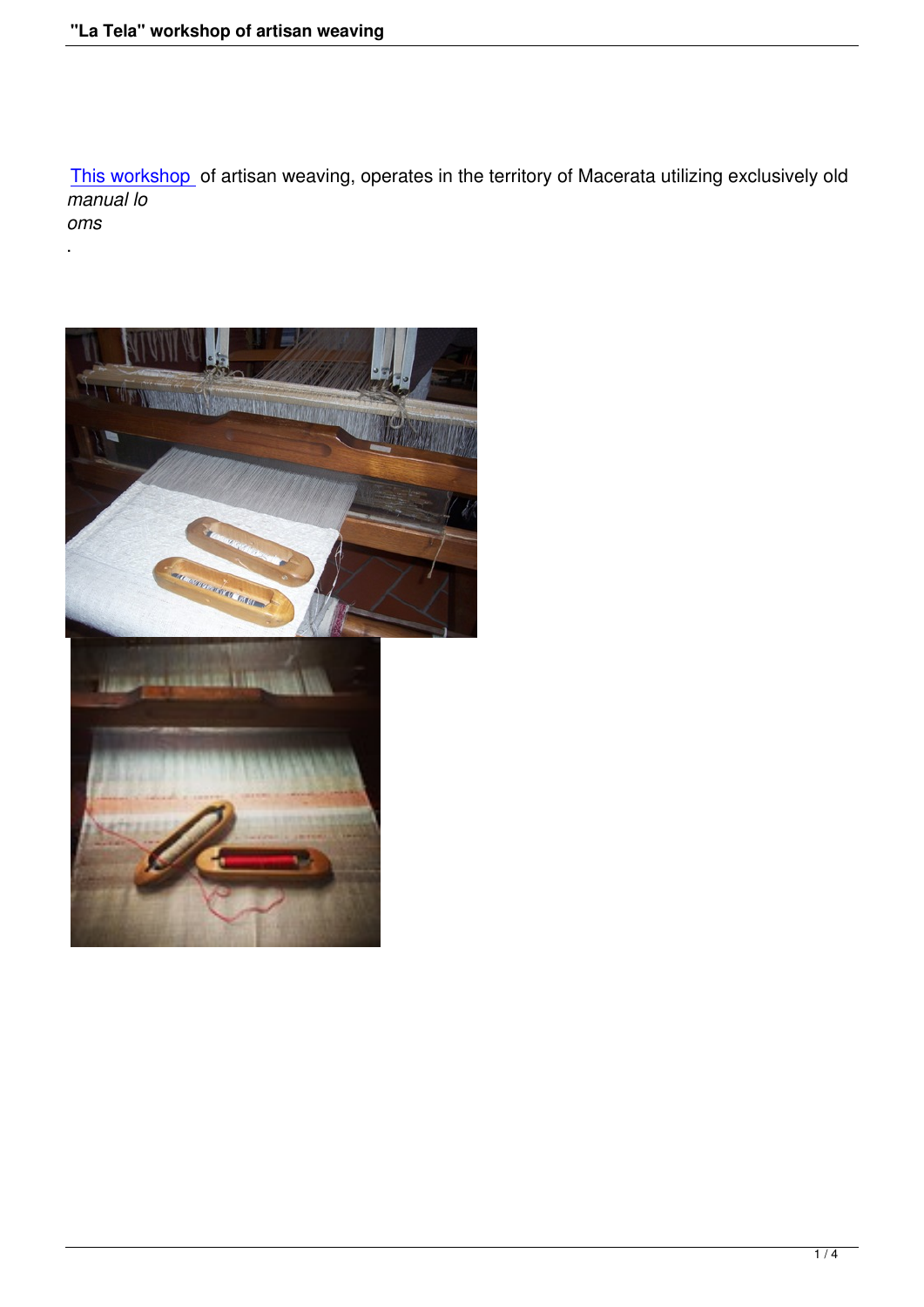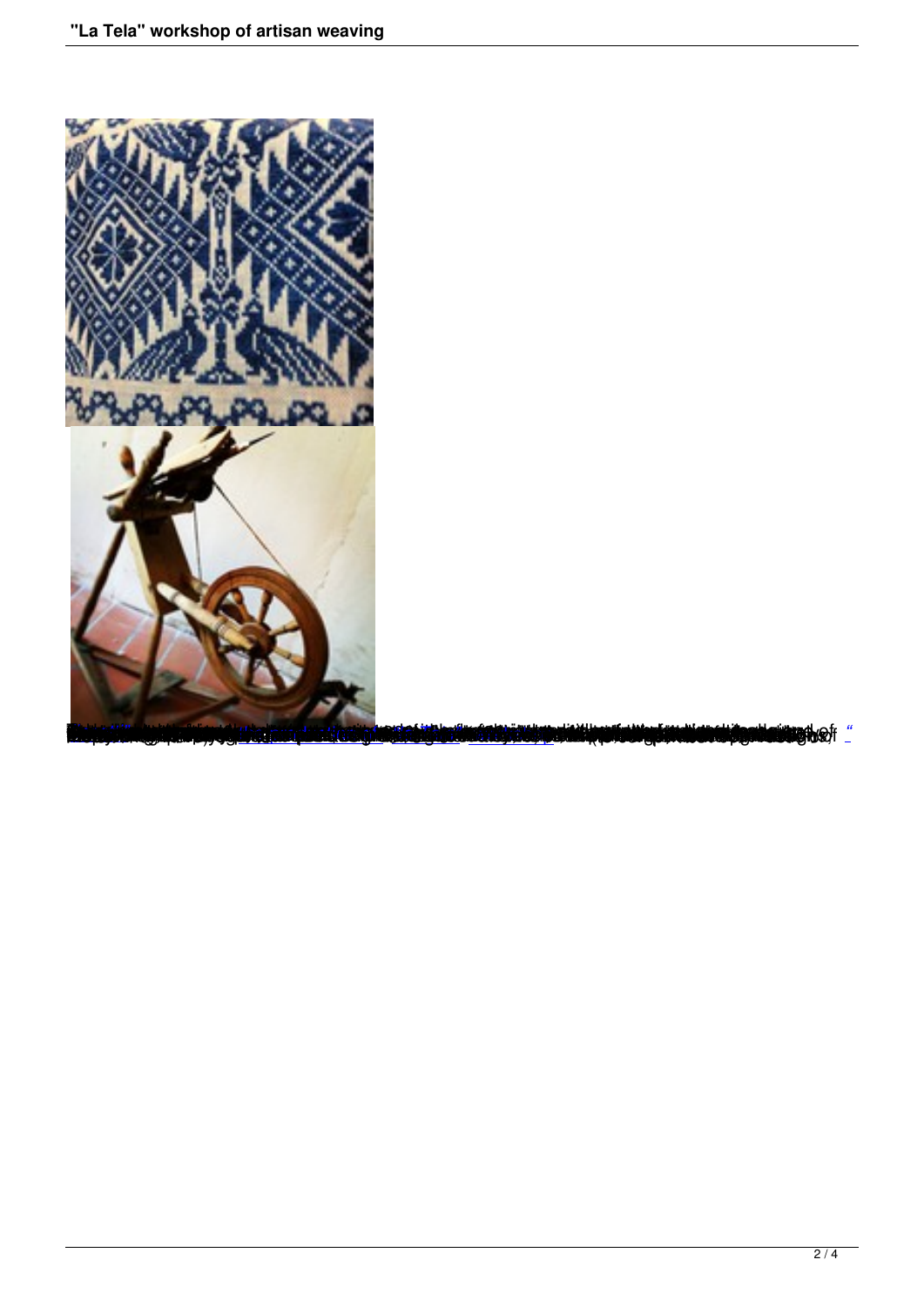

L**aballura cimullizisch 19**31 (**witches 1935) naudreise Seriases** von Ros Gressen (1945)

ļ